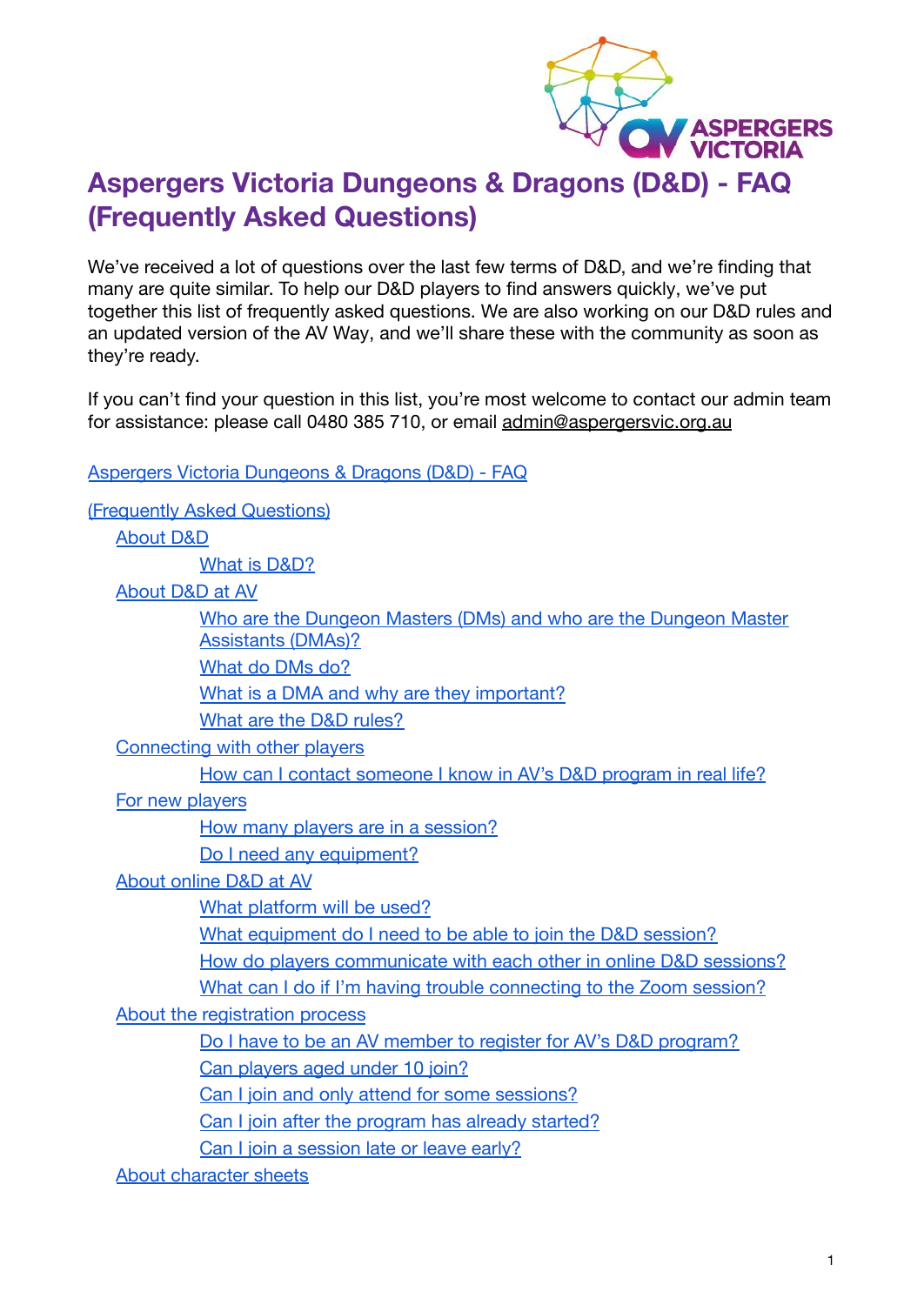

[What is a character sheet and why do I need to submit it when I register?](#page-6-1) [Who can I ask for help if I need it?](#page-6-2)

[Can I play the same character from one term to the next?](#page-6-3)

[Choosing a group](#page-6-4)

[Can we stay in the same group from one program to the next?](#page-6-5) [How can I make sure that I'm in the same group as my friend?](#page-7-0) [Can I change groups to be in the same group as my friend?](#page-7-1) [Can my friend join my AV D&D group?](#page-7-2)

**[NDIS](#page-7-3)** 

[Can I get my AV membership or AV D&D registration fee covered under my](#page-7-4) [NDIS plan?](#page-7-4)

**[Other questions](#page-8-0)**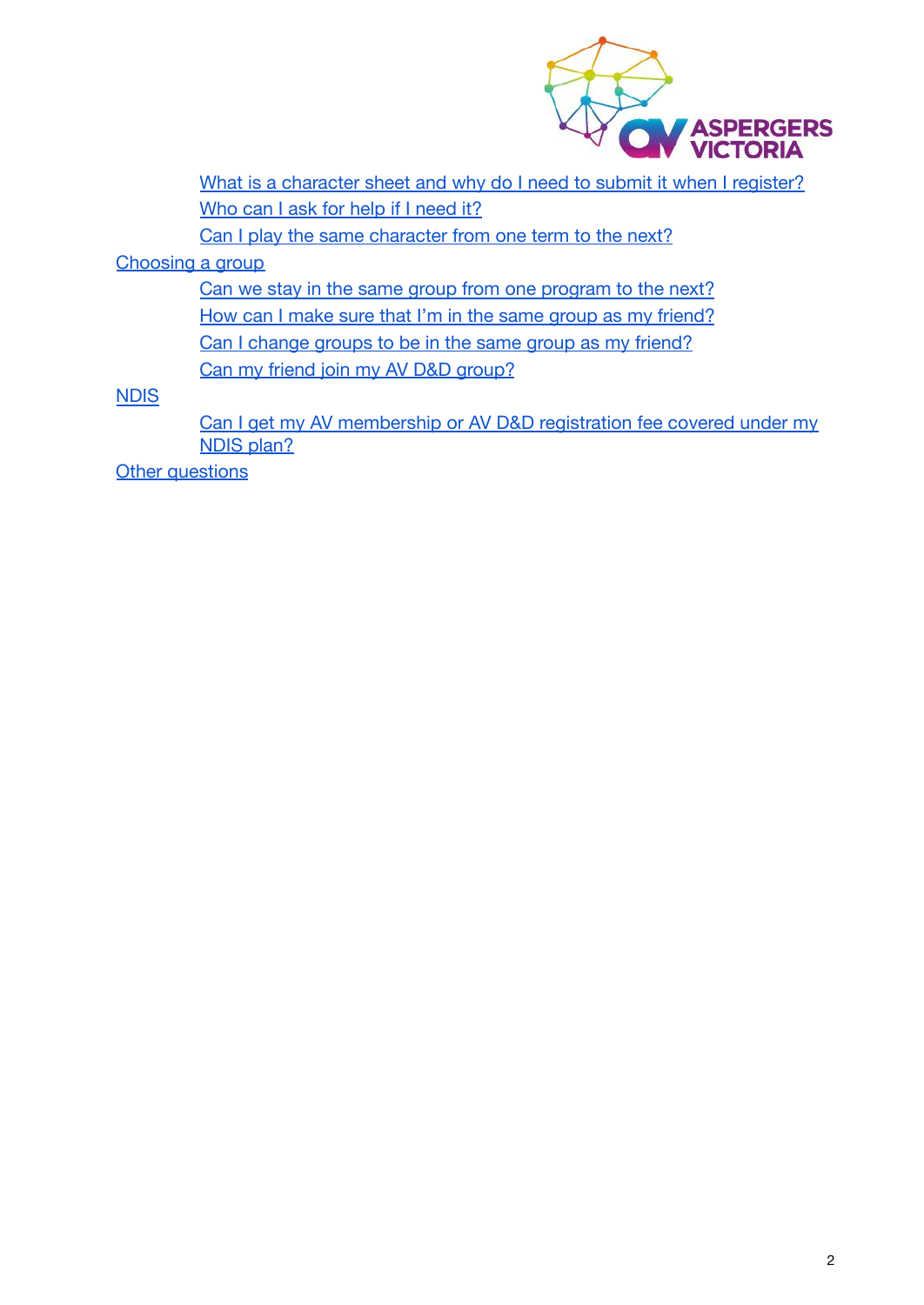

## <span id="page-2-0"></span>**About D&D**

### <span id="page-2-1"></span>**What is D&D?**

D&D is a fantasy tabletop role-playing game. D&D is driven by imagination - it's about picturing a crumbling castle in a darkening forest and imagining how your character might react to the scene. D&D gives structure to the storyline by requiring players to roll dice to determine the outcome and intensity of their actions.

AV has been running D&D sessions since 2019 in person. They stopped running in March of 2020 when COVID restrictions came into effect for the Melbourne area, however in Term 4 of 2020, we started running D&D programs online via Zoom with our existing Dungeon Masters. The program has continued to grow since then. We've added more DMs and thereby provided more opportunities for employment for young adults within the Aspergers autistic community, and we've also added more groups each term and updated and refined our systems based on feedback from our members.

## <span id="page-2-2"></span>**About D&D at AV**

#### <span id="page-2-3"></span>**Who are the Dungeon Masters (DMs) and who are the Dungeon Master Assistants (DMAs)?**

The Dungeon Masters and Dungeon Master Assistants are adults from the AV community who are all employed or engaged as a volunteer by AV to facilitate the D&D sessions - to create exciting adventures, to help guide and support participants in the game to work as a team, to remind what behaviour is appropriate and most importantly, have fun! In this document, in most cases, when we say "DM", we are including DMAs.

### <span id="page-2-4"></span>**What do DMs do?**

The DMs are the lead storyteller and referee. Our AV DMs are responsible for creating the adventure while the characters navigate the adventure's hazards and decide where to explore and how to work as a team to defeat demons, to take control of a castle, or to cross a wild river together.

### <span id="page-2-5"></span>**What is a DMA and why are they important?**

As part of AV's ongoing commitment to Child Safety, all of AV's D&D sessions which have a player aged under 18 have a DM and a DMA. The DMA's role is to be a second adult in the session - to assist the DM and players as needed, to help to monitor the chat, and to support the DM to establish and maintain the D&D session as a Child Safe environment. All of our DMs and our DMAs all have current Working with Children Checks and have completed AV's employee or volunteer induction process, including providing all checks and documents we require.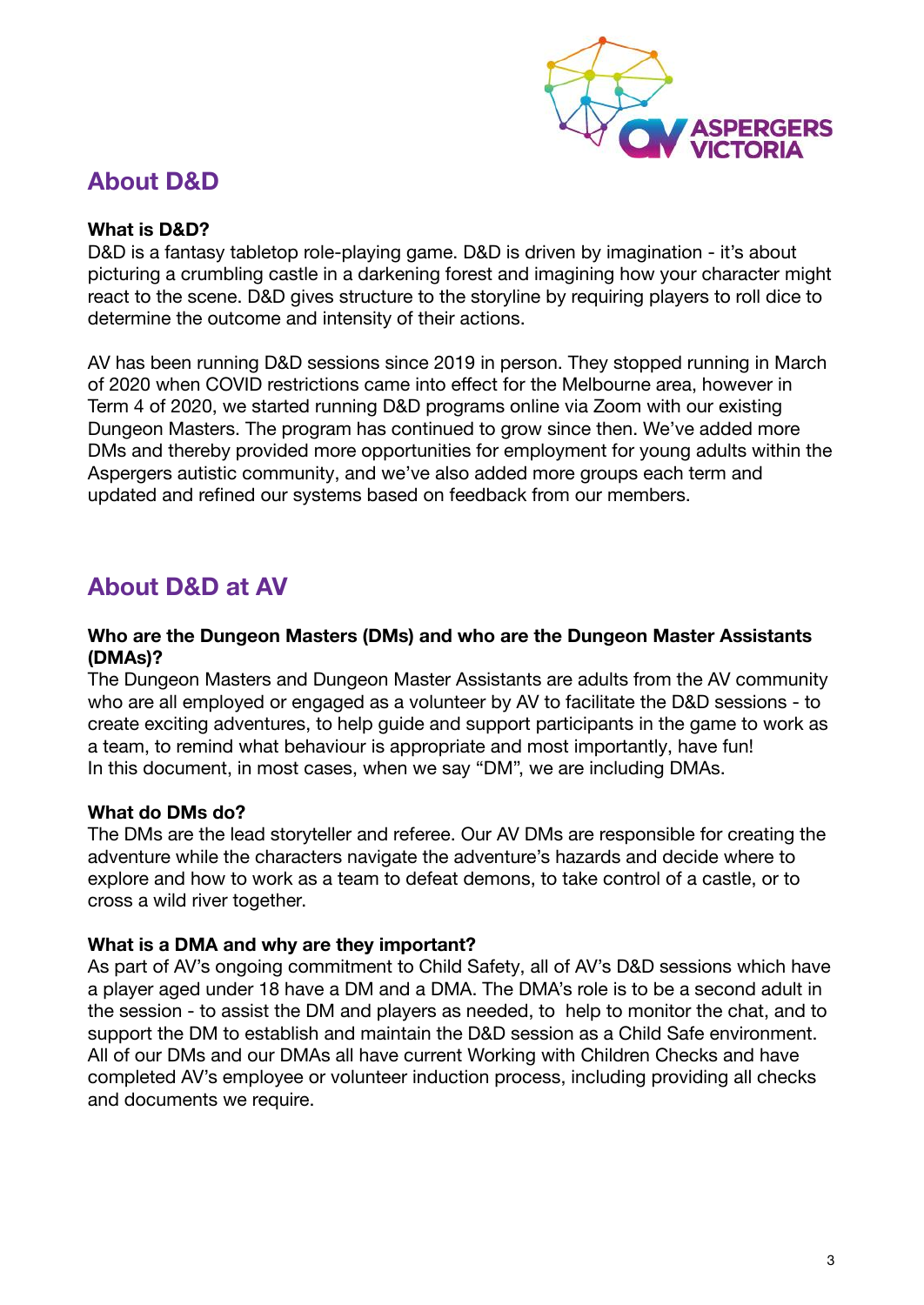

### <span id="page-3-0"></span>**What are the D&D rules?**

We're working on creating a set of rules for AV's D&D program to set expectations for our players to help everyone get the most out of D&D and to have a great time. We're hoping to share these with you for the 2022 program.

# <span id="page-3-1"></span>**Connecting with other players**

### <span id="page-3-2"></span>**How can I contact someone I know in AV's D&D program in real life?**

It's great that you'd like to connect with another AV D&D player in real life! It's important for your privacy and security that you don't share your real name, phone number, email address, or other personal details such as social media usernames in the D&D chat as this is a potential safety risk for you and for other players.

- If you are in an **over 18 session** and would like to connect with another D&D player, you're welcome to ask the other player directly.
- If you're in an **under 18 session**, please make sure you know the other player's name, then please ask your parent or carer to contact admin. If your parent has given consent for their email address to be shared (this is a tick box in the registration process), our admin team will forward your parent or carer's contact details to the other player's parent or carer for both families to contact each other. If we don't yet have your parent/carer's consent, we will contact them to discuss this.

## <span id="page-3-3"></span>**For new players**

### **Can I join if I've never played D&D before?**

Absolutely! We have a wide range of D&D skills in our player group - some are just starting, and some are more advanced and have been playing for a while. If you're new, we encourage you to let our AV team know in your registration form.

### **What can I do if I don't know anyone?**

We really understand that it can be a little scary to join a group for the first time, especially if you don't know anyone. Our DMs and DMAs are really fantastic, and they're very welcoming of new players. If you're feeling shy before your first session, it's a really good idea to contact your DM directly using their email address. All of our DMs have AV email addresses, and these are listed in the event registration information for their session. They can also help you to create a character if you haven't done it before or if you need some help.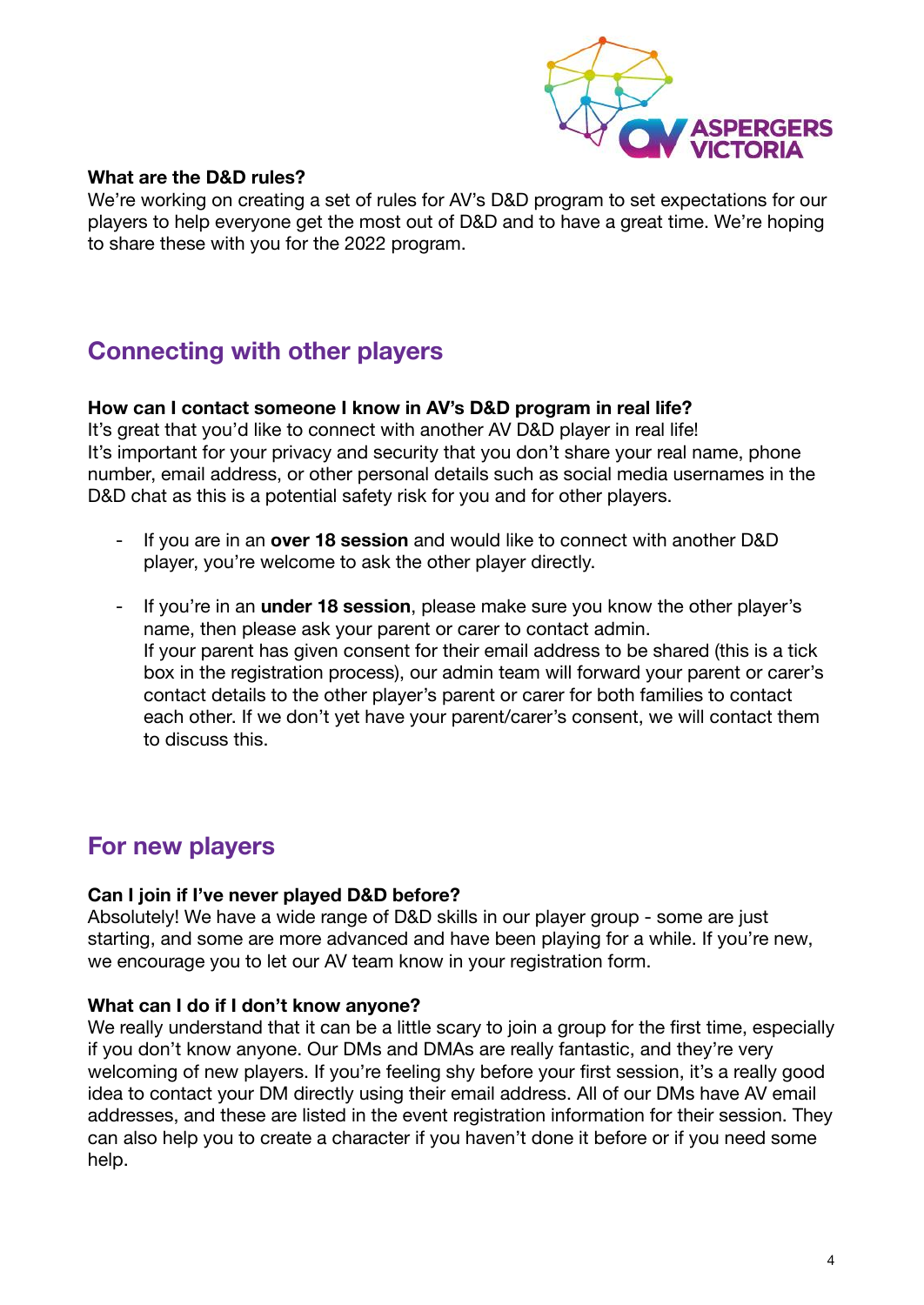

#### <span id="page-4-0"></span>**How many players are in a session?**

Each session must have at least four players to run. If a session doesn't reach this minimum one week before the start date, we will contact all registered players for that session to discuss alternative arrangements.

Each session can have a maximum of six players. This is the most that our Dungeon Masters can accommodate to ensure that each player has the best experience possible.

#### <span id="page-4-1"></span>**Do I need any equipment?**

You are welcome to purchase a set of Dungeons & Dragons dice if you would like to. They can help players to feel involved in the game, particularly for virtual programs. These are available for purchase at most game shops in Melbourne and at a range of online stores. You don't need to buy any D&D materials to be able to participate in the D&D session. Some of our DMs recommend that you have access to books or resources to help you to create your character. These vary according to the DM, so please contact your DM or read through the event information before purchasing any resources.

## <span id="page-4-2"></span>**About online D&D at AV**

#### <span id="page-4-3"></span>**What platform will be used?**

All of our online D&D sessions use Zoom to host their virtual campaign and share it with their players. When your registration is complete, you will receive an event registration confirmation email which contains the Zoom link. This will be the same Zoom link for the whole term.

#### <span id="page-4-4"></span>**What equipment do I need to be able to join the D&D session?**

While our D&D sessions are running online, you will need an internet connection and Zoom installed on your computer or smart device. You will also need a camera and microphone to be able to join the Zoom session. You can use your regular keyboard, mouse, and headset in AV D&D sessions.

You're also welcome to purchase a set of D&D dice if you would like to. These dice are used frequently within the game to determine attributes and the outcome of your character's actions. These can be purchased at most games stores for around \$15, however they're not a requirement and your DM can work with you to find a workaround if you don't have D&D dice with you.

### <span id="page-4-5"></span>**How do players communicate with each other in online D&D sessions?**

In AV's online D&D program, the DM will have their camera and microphone on for the whole session, and players are welcome to have their camera and microphone on or off as they feel comfortable. The DM will probably ask players to turn their camera on at the start to verify that the player is there. Players can also use Zoom's in-built chat function to communicate with each other and with the DM.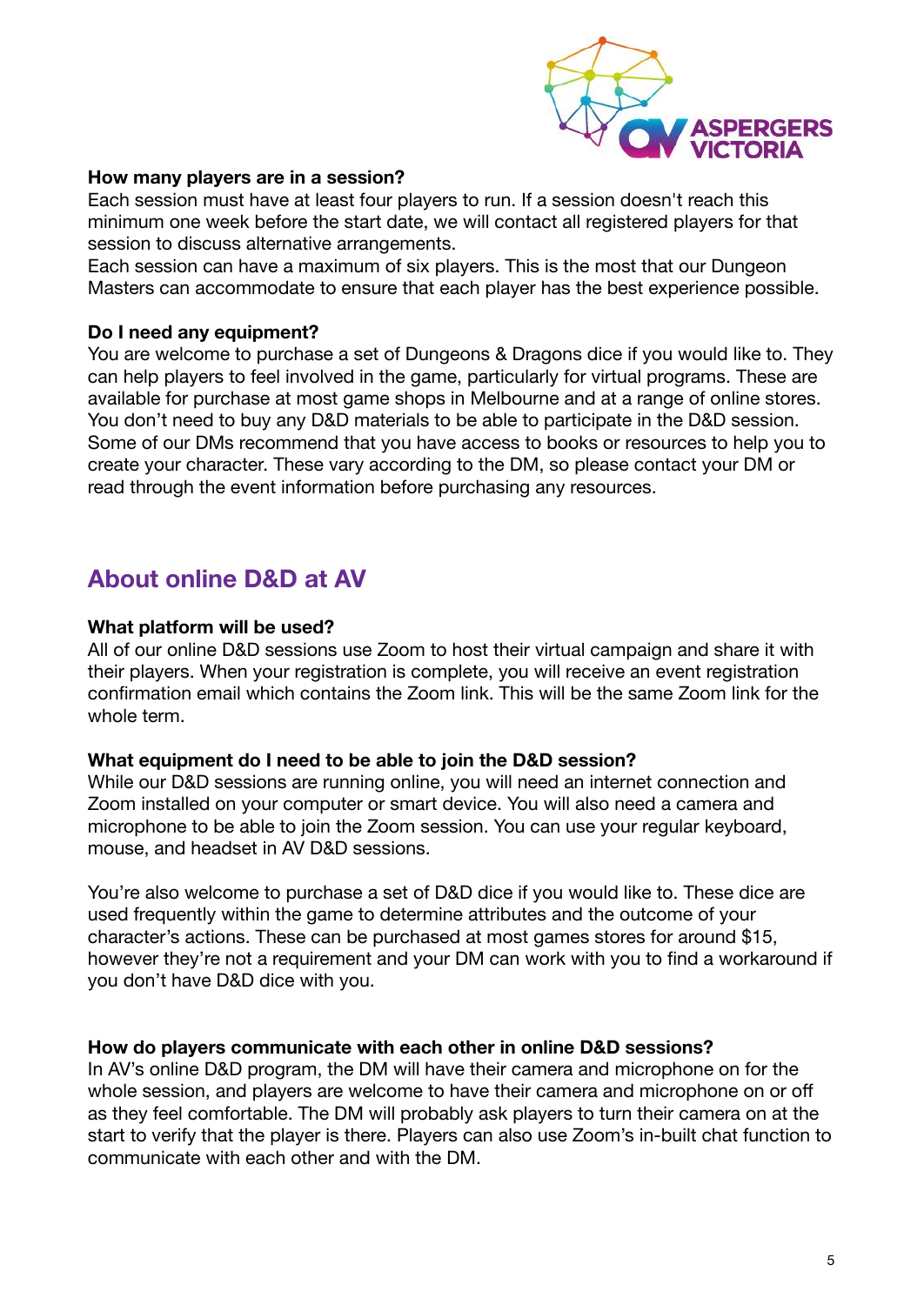

## <span id="page-5-0"></span>**What can I do if I'm having trouble connecting to the Zoom session?**

If you have the Zoom link in your registration email and are having trouble connecting, please contact our admin team for assistance: please call 0480 385 710, or email [admin@aspergersvic.org.au](mailto:admin@aspergersvic.org.au)

# <span id="page-5-1"></span>**About the registration process**

## <span id="page-5-2"></span>**Do I have to be an AV member to register for AV's D&D program?**

Yes, you do need to be an AV member to register for our D&D program. Our D&D program is one of the many benefits of being an AV member! Other benefits include discounts to all of our groups and events, access to other member-only programs such as our AspieLand Moderated Minecraft program, our Teens Work Knowhow Program, and our coaching and employment support programs, as well as receiving the AV Newsletter each month and the ability to shape the future of AV by voting at our AGM. Membership starts at \$50 per year for individuals, and you can find more information about AV membership via our [website.](https://aspergersvic.org.au/join-us)

## <span id="page-5-3"></span>**Can players aged under 10 join?**

We do need D&D players to be at least 10 years of age as of the first session of their program. Please keep in contact with AV though, as they would be most welcome to join as soon as they're old enough.

## <span id="page-5-4"></span>**Can I join and only attend for some sessions?**

If you would like to join one of the D&D groups but can't attend every day, we would need to check that this suits the DM's adventure for that term. We would be happy to talk to you about an arrangement that suits you and your DM.

Please contact our admin team to talk to us about this before you register: please call 0480 385 710, or email [admin@aspergersvic.org.au](mailto:admin@aspergersvic.org.au)

## <span id="page-5-5"></span>**Can I join after the program has already started?**

If you would like to join a D&D group after the program has started and if there's still space in that group, we would be happy to talk to you about an arrangement that suits you and the DM.

Please contact our admin team to talk to us about this before you register: please call 0480 385 710, or email [admin@aspergersvic.org.au](mailto:admin@aspergersvic.org.au)

## <span id="page-5-6"></span>**Can I join a session late or leave early?**

If you're running late for a session, or if you need to leave early for one session, that's usually fine as a one off - we just ask that you contact your DM using their AV email address to let them know, so they can make arrangements for your character. If this is an ongoing situation, for example due to a scheduling overlap, or if you're going to miss quite a lot of the session or multiple sessions, please contact our admin team to talk to us about this before you register: please call 0480 385 710, or email [admin@aspergersvic.org.au](mailto:admin@aspergersvic.org.au)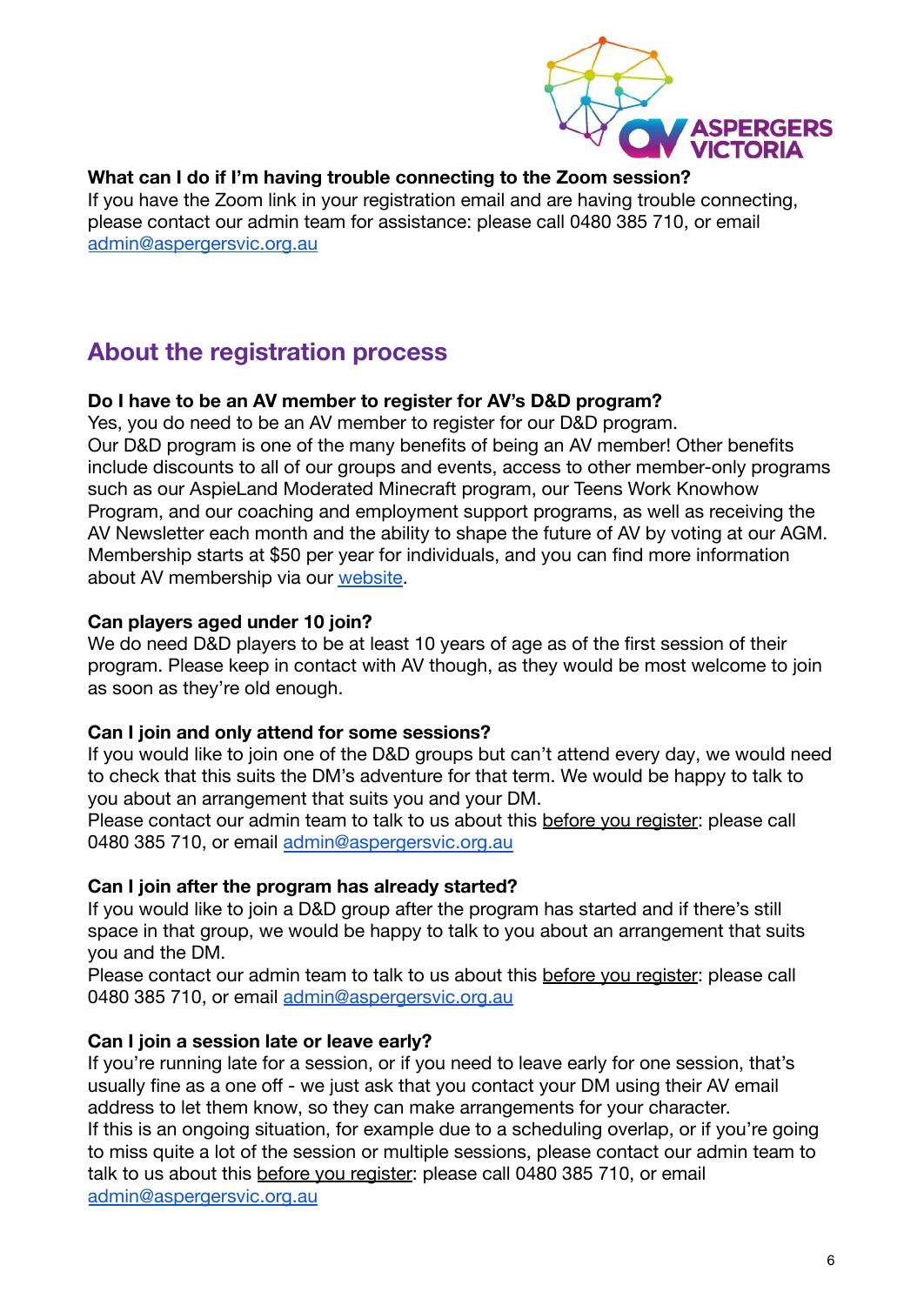

# <span id="page-6-0"></span>**About character sheets**

## <span id="page-6-1"></span>**What is a character sheet and why do I need to submit it when I register?**

Your character sheet tells your DM about the character you would like to play. It's important to send this through when you register so the DM has time to compare the characters for the players who have registered for their group. They need to confirm that the team has a range of characters and skills to give the playing group a broad skill set, that they are approximately at the same level and that they're appropriate for the campaign the DM has in mind for them. Providing these at registration gives them DM enough time to read through the character sheets and provide feedback to the players or request changes if necessary.

## **How do I create a character sheet?**

You will need to submit a completed character sheet when you register.

Before you create your character sheet, please check the group information to confirm if there is a minimum level requirement for characters, or if the DM has particular resources they would like players to use when creating a character.

Please use a printed D&D character sheet if you have one, or you can use the [Fast](https://fastcharacter.com/) [Character](https://fastcharacter.com/) website

## <span id="page-6-2"></span>**Who can I ask for help if I need it?**

Our DMs are happy to help you out!

If you need a template, we recommend using the **Fast Character website**, which can help you to create a character sheet.

If you need help, please contact the DM for your session. Please click on their name beside your preferred session to send them an email.

If you'd like to learn more about character creation, you're welcome to contact your DM for assistance. If you haven't yet registered for a program, please [email the AV admin](mailto:admin@aspergersvic.org.au) [team](mailto:admin@aspergersvic.org.au) and we will put you in contact with a DM who can help you out.

## <span id="page-6-3"></span>**Can I play the same character from one term to the next?**

That's up to you and your DM! At the start of each term, it's a good idea to check that your character meets your DM's character guidelines.

## <span id="page-6-4"></span>**Choosing a group**

### <span id="page-6-5"></span>**Can we stay in the same group from one program to the next?**

As places within the AV D&D program are limited to six per session, the groups fill quickly, and some sell out within 24 hours of registrations opening.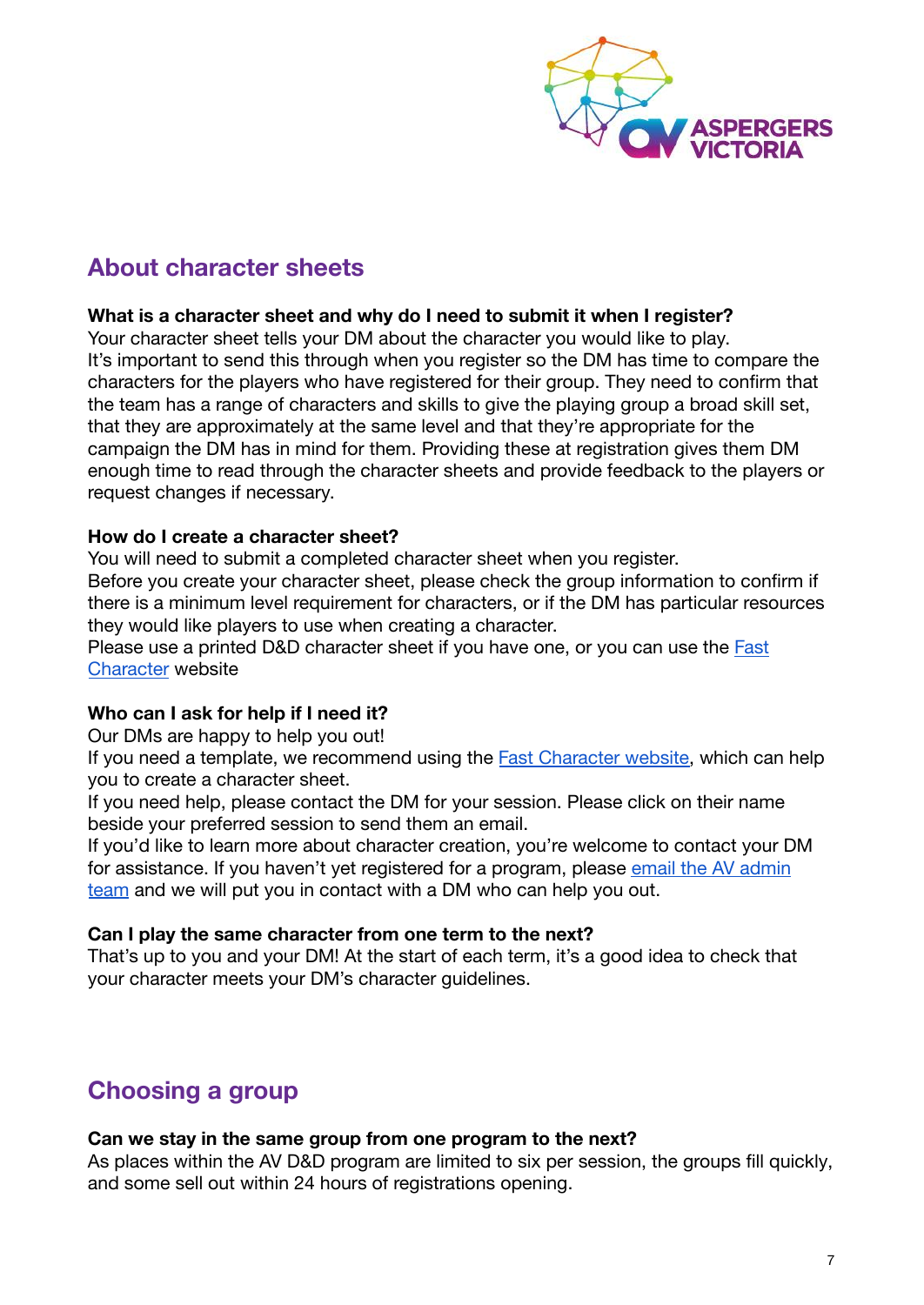

We do our best to continue the groups each term, however due to DM availability and factors outside our control, we can't guarantee that the same DM will be available for the same group each term.

### <span id="page-7-0"></span>**How can I make sure that I'm in the same group as my friend?**

The best way to do this is to chat to your friend and their parent/carer to find a session that suits both of you. It's a good idea to do this before the program opens for registration, or very soon after registrations open.

Once registrations are open, you'll need to both register early for the same group to make sure you both get a space in the same group. Our D&D groups are limited to six spaces per group, and they fill up very quickly. We'll do our best to assist, but we can't guarantee that you will be in the same group as your friend if the group is either almost full or sold out.

## <span id="page-7-1"></span>**Can I change groups to be in the same group as my friend?**

We understand that many players would like to be in the same group as their friends. However, once you've registered for a particular group, it's generally not possible to move players around from one group to another as the groups tend to fill very quickly. You're welcome to join the waitlist for the group if you would like to if the group you would like to be in is fully booked. If a space becomes available, we will offer that space to those on the waiting list in the order that they registered, but rather than this, we would recommend joining another group to avoid missing out altogether for that term.

## <span id="page-7-2"></span>**Can my friend join my AV D&D group?**

Yes, of course! If they're an AV member and they're aged 10 or older, they're welcome to join AV's D&D program. As the AV D&D program is a member benefit, your friend will need to [sign up as an AV member](https://aspergersvic.org.au/join-us) if they haven't yet. It's really easy and can be done online: as soon as they've signed up as an AV member, they can go to the AV D&D program page and register for the next program.

If they would like to join your group, they're most welcome if there is still space remaining.

## <span id="page-7-3"></span>**NDIS**

### <span id="page-7-4"></span>**Can I get my AV membership or AV D&D registration fee covered under my NDIS plan?**

We've heard from some of our current and previous players that they have been able to have their AV membership or AV D&D registration fee covered under their NDIS plan, which is fantastic!c

However, we've also heard that others have not been successful with these requests.

We recommend that you contact your NDIS provider and talk to them about AV membership and AV D&D registration before signing up. They will be able to give you more information about what your plan covers, what you may be eligible for, and how to go about this.